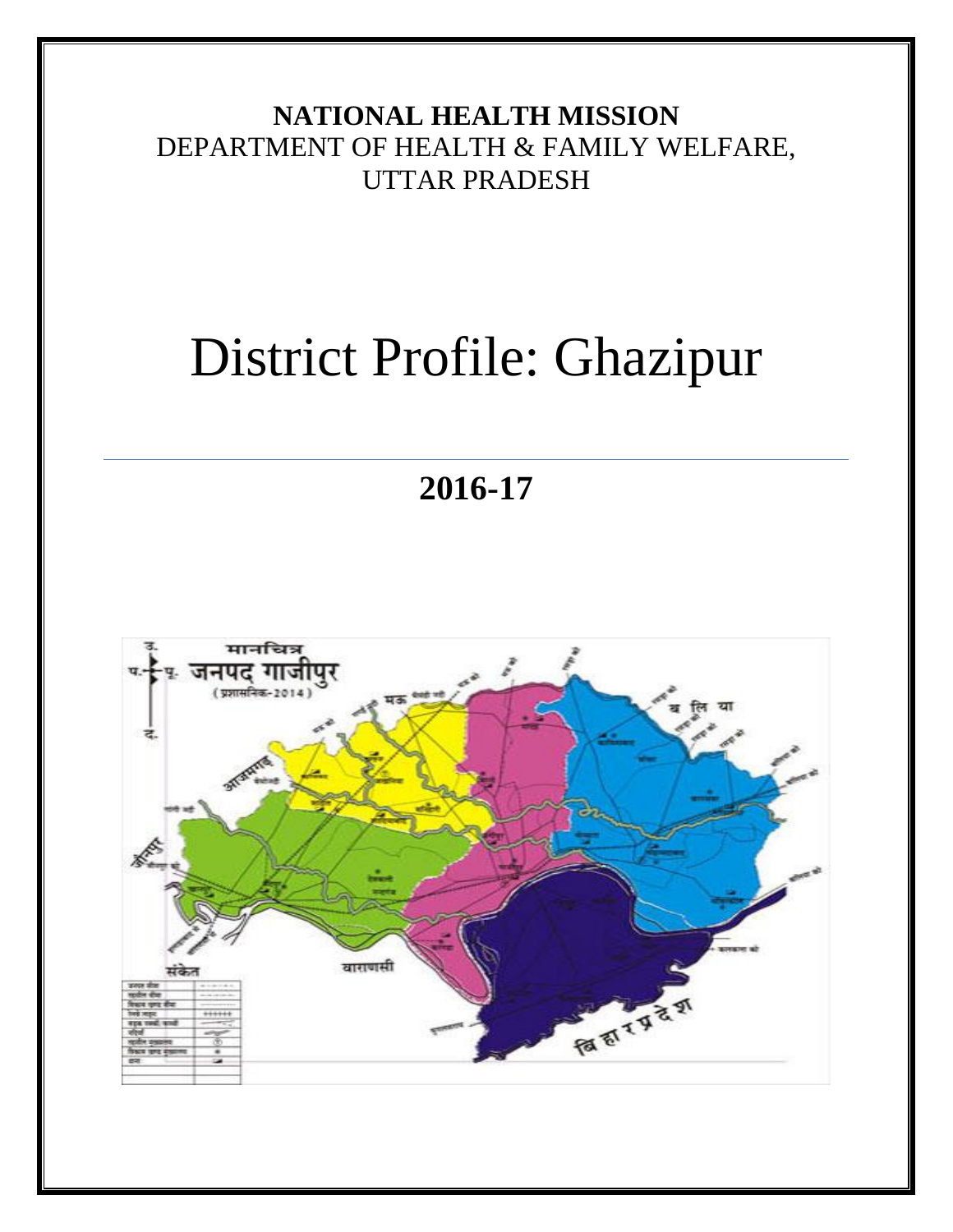|                                                           | Ghazipur       | <b>Uttar Pradesh</b> |
|-----------------------------------------------------------|----------------|----------------------|
| Rural Population (In lakhs) (Census<br>2011)              | 33.45          | 1551.11              |
| Number of Districts (RHS 2014)                            | 30             | 75                   |
| Number of Sub District (Tehsil/Taluka<br>etc.)Census 2011 | 5              | 312                  |
| Number of Villages (RHS 2014)                             | 3367           | 106704               |
| Number of District Hospitals (RHS<br>2014)                | $\overline{2}$ | 160                  |
| <b>Number of Community Health Centres</b><br>(RHS 2014)   | 18             | 773                  |
| <b>Number of Primary Health Centres</b><br>(RHS 2014)     | 55             | 3497                 |
| Number of Sub Centres (RHS 2014)                          | 393            | 20521                |

# **Demographic Profile**

| <b>Indicator</b>                           | <b>Ghazipur</b> | <b>Uttar Pradesh</b> |
|--------------------------------------------|-----------------|----------------------|
|                                            |                 |                      |
| <b>Total Population (In Crore) (Census</b> | .36             | 19.96                |
| Decadal Growth (%) (Census 2001)           | 19.26           | 20.09                |
| Crude Birth Rate (SRS 2014)                | 24.1            | 27.2                 |
| Crude Death Rate (SRS 2014)                | 9.4             | 7.7                  |
| Natural Growth Rate (SRS 2014)             | 14.7            | 19.5                 |
| Sex Ratio (Census 2011)                    | 951             | 908                  |
| Child Sex Ratio (Census 2011)              | 908             | 899                  |
| Schedule Caste population (In Crore)       | .04             | 3.51                 |
| Schedule Tribe population (in crore)       | .0017           | 0.011                |
| Total Literacy Rate (%) (Census 2011)      | 71.8            | 69.72                |
| Male Literacy Rate (%) (Census 2011)       | 82.8            | 79.24                |
| Female Literacy Rate (%) (Census 2011)     | 60.3            | 59.26                |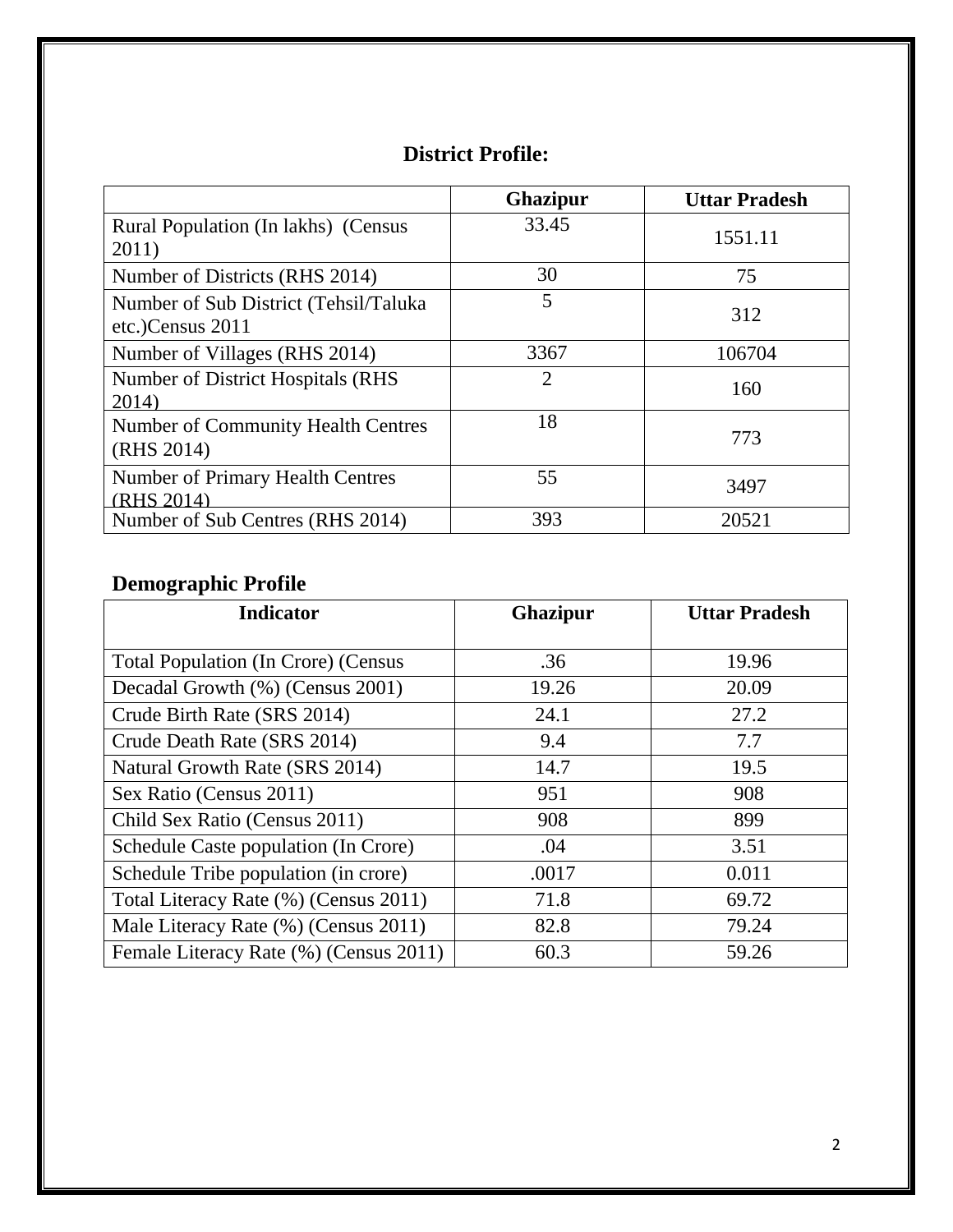## **Status of Health Indicators**

| Indicators                       | <b>Ghazipur</b> |             | $\frac{0}{0}$ | <b>Uttar Pradesh</b> |           | $\%$    |
|----------------------------------|-----------------|-------------|---------------|----------------------|-----------|---------|
|                                  |                 |             | Decline       |                      |           | Decline |
|                                  |                 |             | (MH)          |                      |           | (MH)    |
| <b>Infant Mortality Rate</b>     | 82              | 77          | 6.09%         | 71                   | 50        | 29.57%  |
|                                  | (AHS 2010-      | (AHS)       |               | $(SRS-$              | $(SRS -$  |         |
|                                  | 11)             | $2012 - 13$ |               | 2006)                | 2014)     |         |
| <b>Neo-Natal Mortality Rate</b>  | 66              | 64          | 3.03%         | 46                   | 35        | 23.91%  |
|                                  | (AHS 2010-      | (AHS)       |               | (SRS                 | $(SRS-$   |         |
|                                  | 11)             | $2012 - 13$ |               | 2006)                | 2014)     |         |
| <b>Maternal Mortality Ratio</b>  | 346             | 281         | 18.79%        | 440                  | 285       | 35.22%  |
|                                  | (AHS 2010-      | (AHS)       |               | (SRS                 | (SRS      |         |
|                                  | 11)             | $2012 - 13$ |               | $2004-06$            | $2011-13$ |         |
| <b>Total Fertility Rate</b>      | 3.1             | 3.0         | 3.23%         | 4.2                  | 3.1       | 26.19%  |
|                                  | (AHS 2010-      | (AHS)       |               | $(SRS-$              | (SRS)     |         |
|                                  | 11)             | $2012 - 13$ |               | 2006)                | 2014      |         |
|                                  |                 |             |               |                      |           |         |
| <b>Under-five Mortality Rate</b> | 102             | 94          | 7.84%         | 91                   | 64        | 29.67 % |
|                                  | (AHS 2010-      | (AHS        |               | (SRS                 | (SRS      |         |
|                                  | 11)             | $2012 - 13$ |               | 2008)                | 2013)     |         |

# **Progress under Health Systems Strengthening**

| Sl.<br>N       | <b>Activity</b>                 | <b>Status</b>                                                                                                                                                                                                                                              |
|----------------|---------------------------------|------------------------------------------------------------------------------------------------------------------------------------------------------------------------------------------------------------------------------------------------------------|
| $\bf{0}$       |                                 |                                                                                                                                                                                                                                                            |
| 1              | $24x7$ PHCs                     | Out of 55, only 21 PHCs are functioning on 24x7 basis.                                                                                                                                                                                                     |
| $\overline{2}$ | Functioning<br>as FRUs          | Only 3 Facilities (1 DH,  SDH and 2 other level CHC and<br>others level) are working as FRUs                                                                                                                                                               |
| 3              | <b>ASHAs</b><br>Selected        | 2980 ASHAs have been engaged<br>(2980 have been trained in 1 <sup>st</sup> Module, and 2980 ASHAs are trained<br>upto $5th$ Module and 2980 ASHAs trained in Round-1 & 1200<br>ASHAs trained in Round-2 1196 of $6^{\text{th}}$ & $7^{\text{th}}$ Modules) |
| $\overline{4}$ | Contractual<br>appointment<br>S | 308 Human Resource (HR) has been approved.<br>(Medical Officers (MBBS) - 2 Specialist 0, AYUSH Mos/<br>Physicians 26, SNs 25, ANMs 44, LTs 0, Pharmacists 16 others<br>195)                                                                                |
| 5              | Rogi Kalyan<br>Samiti           | 18 facilities (2 DH, 16 CHCs) have been registered with RKS.                                                                                                                                                                                               |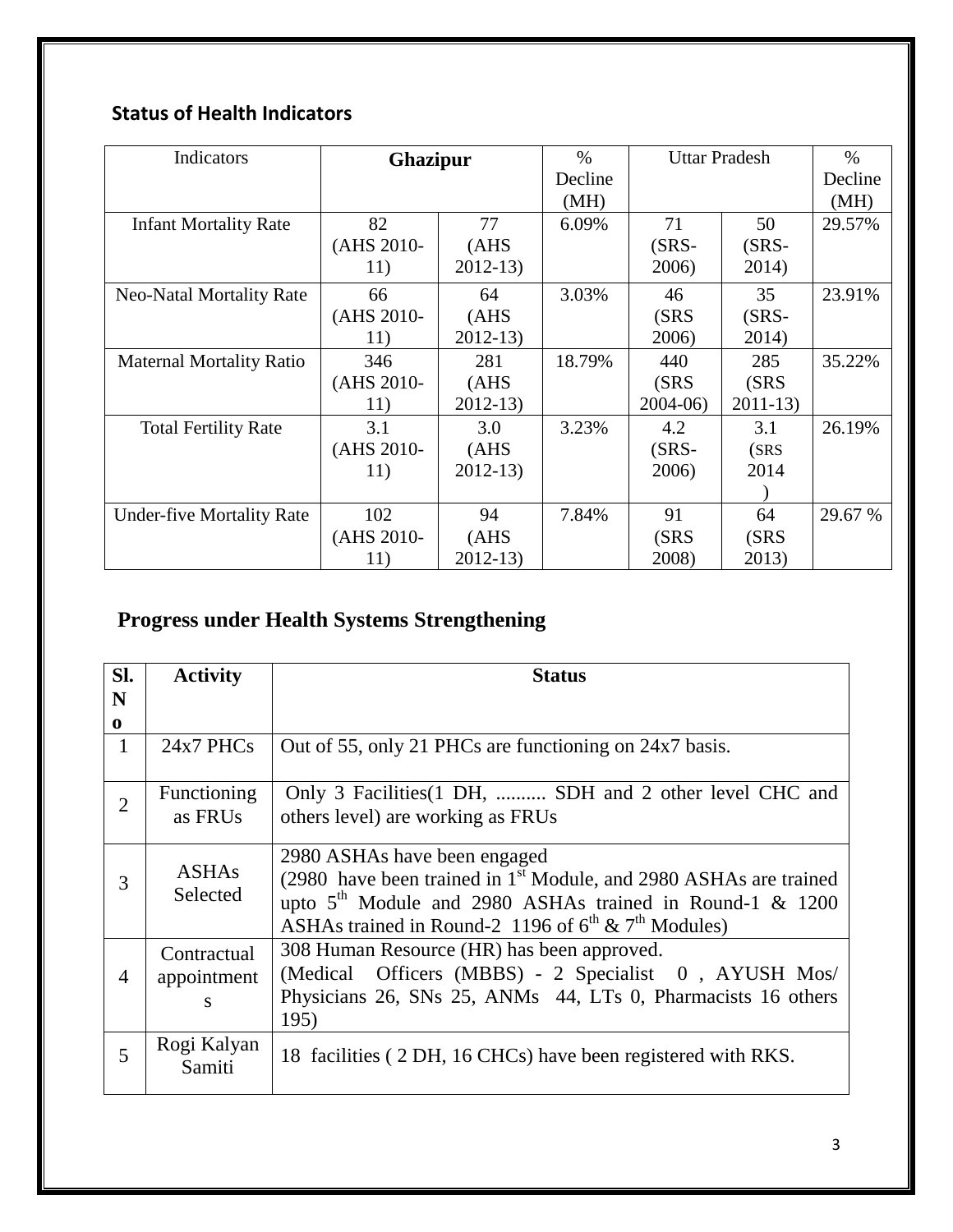| 6              | <b>VHSNCs</b>                      | Out of 1050, villages, 2665 villages constituted VHSNCs.           |                                                                                                  |                                          |   |                |                                      |
|----------------|------------------------------------|--------------------------------------------------------------------|--------------------------------------------------------------------------------------------------|------------------------------------------|---|----------------|--------------------------------------|
| $\overline{7}$ | <b>DLVMCs</b>                      | Completion of 1 DLVMC has been reported.                           |                                                                                                  |                                          |   |                |                                      |
| 8              | <b>VHNDs</b>                       | 37728 VHNDs were held during 2015-16.                              |                                                                                                  |                                          |   |                |                                      |
| 9              | <b>ERS</b>                         | 42 (102-Type) & 27 (108-Type) are operational.                     |                                                                                                  |                                          |   |                |                                      |
| 10             | <b>MMU</b>                         |                                                                    | An approval of 16 Mobile Medical Units (MMU) has been given to<br>the District. (Not Functional) |                                          |   |                |                                      |
| 11             | Ambulance                          | An approval of  ambulances has been given to the District.         |                                                                                                  |                                          |   |                |                                      |
|                |                                    | Facility                                                           | Sanctione<br>d                                                                                   | <b>New Construction</b><br>Complete<br>d | d | Sanctione      | Renovation/Up gradation<br>Completed |
| 12             | Infrastructur<br>e<br>Strengthenin | <b>PHC</b><br>(Dewaitha,<br>Rehtimalipu<br>r, Sikhari,<br>Dhamupur | $\overline{4}$                                                                                   | $\overline{0}$                           |   | $\theta$       | $\theta$                             |
|                | g                                  | <b>CHC</b><br>Mardah                                               | 1                                                                                                | $\theta$                                 |   | $\theta$       | $\theta$                             |
|                |                                    | 200 Baded<br>DH                                                    | $\mathbf{1}$                                                                                     | $\Omega$                                 |   | $\theta$       | $\theta$                             |
|                |                                    | 100 Baded<br>MCH wing                                              | 1                                                                                                | $\overline{0}$                           |   | $\overline{0}$ | $\overline{0}$                       |
|                | New Born                           |                                                                    | Sick New Born Care unit (SNCU)                                                                   |                                          |   |                | Civil work in Process                |
| 13             | <b>Care Units</b>                  |                                                                    |                                                                                                  | New Born Stabilization Unit (NBSU)       |   |                | 2                                    |
|                | established                        | 19<br>New Born Care Corner (NBCC)                                  |                                                                                                  |                                          |   |                |                                      |
|                |                                    | Nutrition Rehabilitation Center (NRC)                              |                                                                                                  |                                          |   |                | Established man power selection      |

# **Physical Progress of Institutional Deliveries and JSY**

| Year        | <b>Institutional Deliveries</b> | <b>JSY</b> beneficiaries |
|-------------|---------------------------------|--------------------------|
| 2012-13     | 51133                           | 50541                    |
| 2013-14     | 56382                           | 55083                    |
| 2014-15     | 47526                           | 46769                    |
| $2015 - 16$ | 44739                           | 38019                    |
| 2016-17     | 13998 Up To August 16           |                          |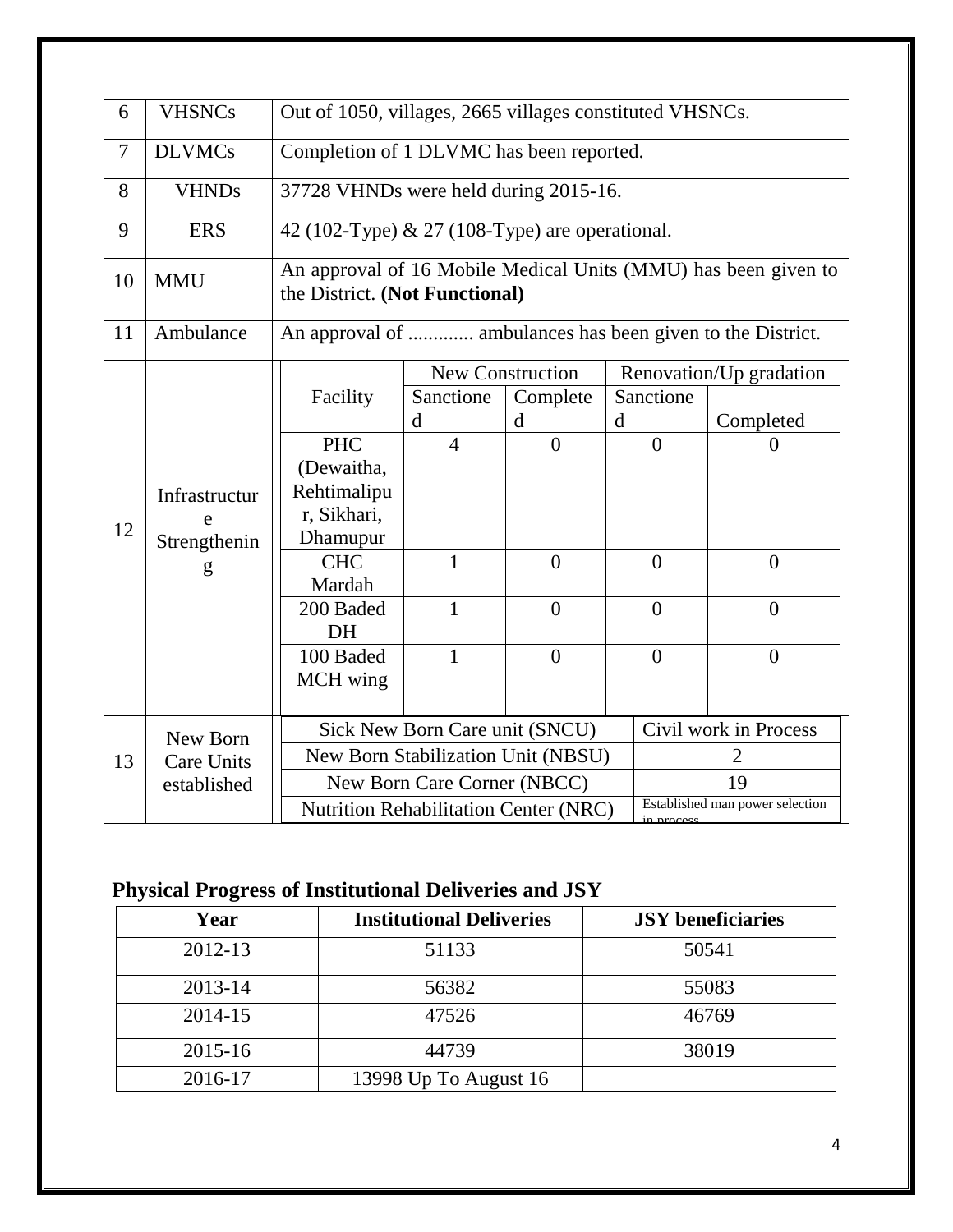### **1. Funds Released under NRHM** (in crores)

| Year         | <b>Allocation</b> | Release* | <b>Expenditure</b> |
|--------------|-------------------|----------|--------------------|
| 2012-13      | 47.60             | 45.42    | 28.55              |
| 2013-14      | 41.25             | 41.25    | 35.52              |
| 2014-15      | 43.48             | 43.48    | 30.75              |
| 2015-16      | 51.25             | 51.25    | 29.91              |
| <b>Total</b> | 183.58            | 181.40   | 124.73             |

\*Release figures for the F.Y. 2015-16 are updated on 31.03.2016 and provisional.

#### **NUHM**

#### **A. Demographic Profile (As per Census 2011):**

|                | Total Population (In lakhs)                                                                  | 36,20                       |
|----------------|----------------------------------------------------------------------------------------------|-----------------------------|
| 2              | Urban Population (In lakhs)                                                                  | 2.74                        |
| 3              | Urban Population as percentage of total population                                           | 7.6                         |
| $\overline{4}$ | Urban slum population (in lakhs)                                                             | 0.60                        |
| 5              | Slum population as percentage of urban population                                            | 22                          |
| 6              | Number of Metro cities                                                                       | 0                           |
| 7              | Number of Million + cities $(> 10$ lakh population)                                          |                             |
| 8              | Number of cities with 1 to 10 lakh population                                                |                             |
| 9              | Number of towns with less than 1 lakh but more than 50<br>thousand population                |                             |
| 10             | Number of State HQs/District HQs which have population<br>between 50 thousand to 30 thousand | $\Omega$                    |
| 11             | Total Eligible cities $(6+7+8+9+10)$                                                         | $\mathcal{D}_{\mathcal{L}}$ |
| 12             | Total cities covered under NUHM till 2015-16                                                 |                             |

#### **B. Coverage:**

#### **Status of NUHM in the District- Ghazipur**

# **(Position as on 31st December, 2015)**

| Sl. No. | <b>Activities</b>                     | Approved          | <b>Progress</b> |
|---------|---------------------------------------|-------------------|-----------------|
|         | <b>Planning &amp; Mapping</b>         |                   |                 |
|         | <b>Human Resource</b>                 | <b>Sanctioned</b> | $In - position$ |
|         | <b>Medical Officers</b>               |                   |                 |
|         | <b>Staff Nurses</b>                   |                   |                 |
|         | <b>Auxiliary Nurse Midwife (ANMs)</b> |                   |                 |